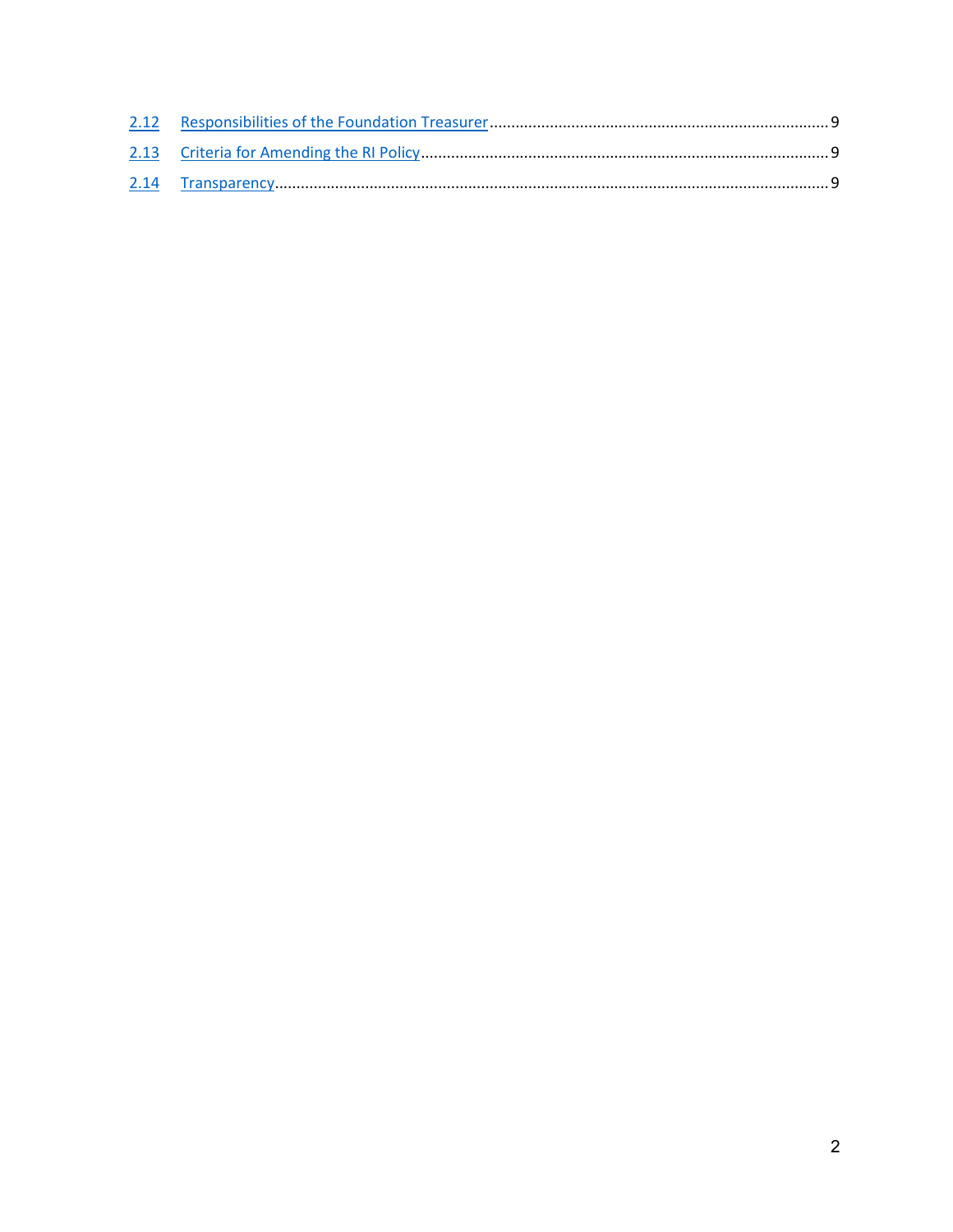#### <span id="page-2-1"></span><span id="page-2-0"></span>**1. INTRODUCTION**

1.1. Purpose of the Responsible Investment Policy

The University of Victoria Foundation ("the Foundation") manages an investment portfolio ("the Portfolio") to generate funds for the University of Victoria to provide scholarships, bursaries, and to use for other University purposes. The Portfolio is managed by external investment managers ("investment managers") appointed by the Foundation Board ("the Board"), in accordance with the prudent investment strategy outlined in the Statement of Investment Objectives and Guidelines ("SIOG").

The Foundation is committed to the integration of environmental, social and governance factors (ESG) into its investment decision making and the critical need to address climate change across society and in every university domain (research, education, community engagement, and campus operations). Its goal is to be a leader in ESG, including responding to climate change.

The Board has adopted this Responsible Investment Policy ("the RI Policy") for the following purposes:

- to support the Foundation's ambition to be a leader in ESG integration;
- to describe the Board's implementation of its responsibility to consider how Environmental, Social and Governance ("ESG") issues are incorporated into the investment decision-making process in evaluating and monitoring investment managers, as stated in the SIOG;
- to describe how the Foundation fulfils its commitments as a signatory to the Principles for Responsible Investment ("PRI"); and
- to support ongoing communication between the Board and the Foundation Treasurer, investment managers, investment consultants, and Foundation stakeholders, including donors and beneficiaries.

## <span id="page-2-2"></span>1.2. Definitions

**"ESG factors"** are environmental, social and governance factors that can impact investment returns and risk:

- **Environmental Factors:** Relate to a company's interactions with the physical environment. These include (but are not limited to) climate change; greenhouse gas emissions; biodiversity loss; deforestation; air, water or resource depletion or pollution; waste management; change in land use; and ocean acidification.
- **Social Factors**: Relate to business practices that have an impact on the rights, wellbeing, and interests of people and communities. These include (but are not limited to) human rights; labour standards in the supply chain; child, slave and bond labour; workplace health and safety; freedom of association and freedom of expression; human capital management and employee relations; diversity; relations with local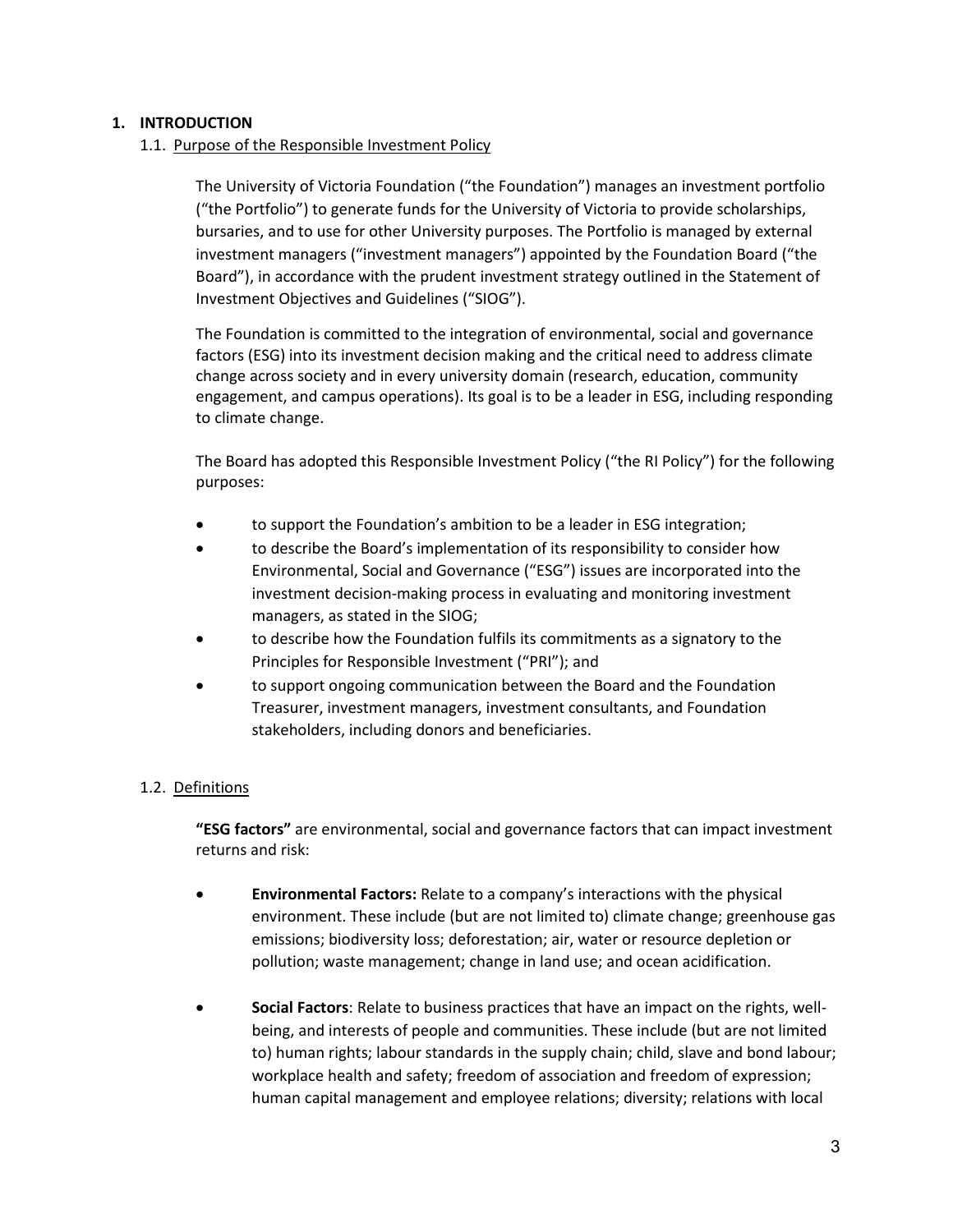communities (including indigenous communities); activities in conflict zones; health and access to medicine; consumer protection; and controversial weapons.

• **Governance Factors**: Factors relating to the governance of a company. These include (but are not limited to) board structure, composition, size, diversity, skills, and independence; executive pay; shareholder rights; stakeholder interactions; transparency; business ethics; bribery and corruption; internal controls; and conflicts of interest.

**"Responsible investment"** ("RI") is the practice of taking ESG factors into consideration in the investment decision-making process. RI encompasses a range of approaches, including:

- **"ESG integration":** the systematic integration of material ESG risks and opportunities to investment analysis, alongside traditional financial considerations, with the intention of enhancing overall portfolio risk-adjusted returns;
- **"Impact investment":** investments intended to achieve a measurable environmental or social outcome, alongside a market-level financial return;
- **"Proxy voting":** exercising the shareholder voting rights associated with listed equity investments at company annual meetings; and
- **"Engagement"**: undertaking dialogue with investee companies to address ESG risks and concerns and encourage enhanced ESG performance.

## <span id="page-3-0"></span>1.3. Responsible Investment Beliefs

The Board believes that:

- taking ESG factors into consideration is expected to have a positive effect on longterm financial performance and risk-adjusted investment returns for the Foundation, as a long-term investor;
- consideration of ESG factors that can impact financial performance, investment returns and investment risk is consistent with the Board's fiduciary responsibilities; and
- active engagement on ESG factors is a more effective way to create sustainable change than exclusion or divestment.

## <span id="page-3-1"></span>1.4. Principles for Responsible Investment

The Foundation is a signatory to the Principles for Responsible Investment (the"PRI"). The Board views these PRI Principles as a key framework and, where consistent with its fiduciary responsibilities, commits to the following:

- **Principle 1:** We will incorporate ESG issues into investment analysis and decisionmaking processes.
- **Principle 2:** We will be active owners and incorporate ESG issues into our ownership policies and practices.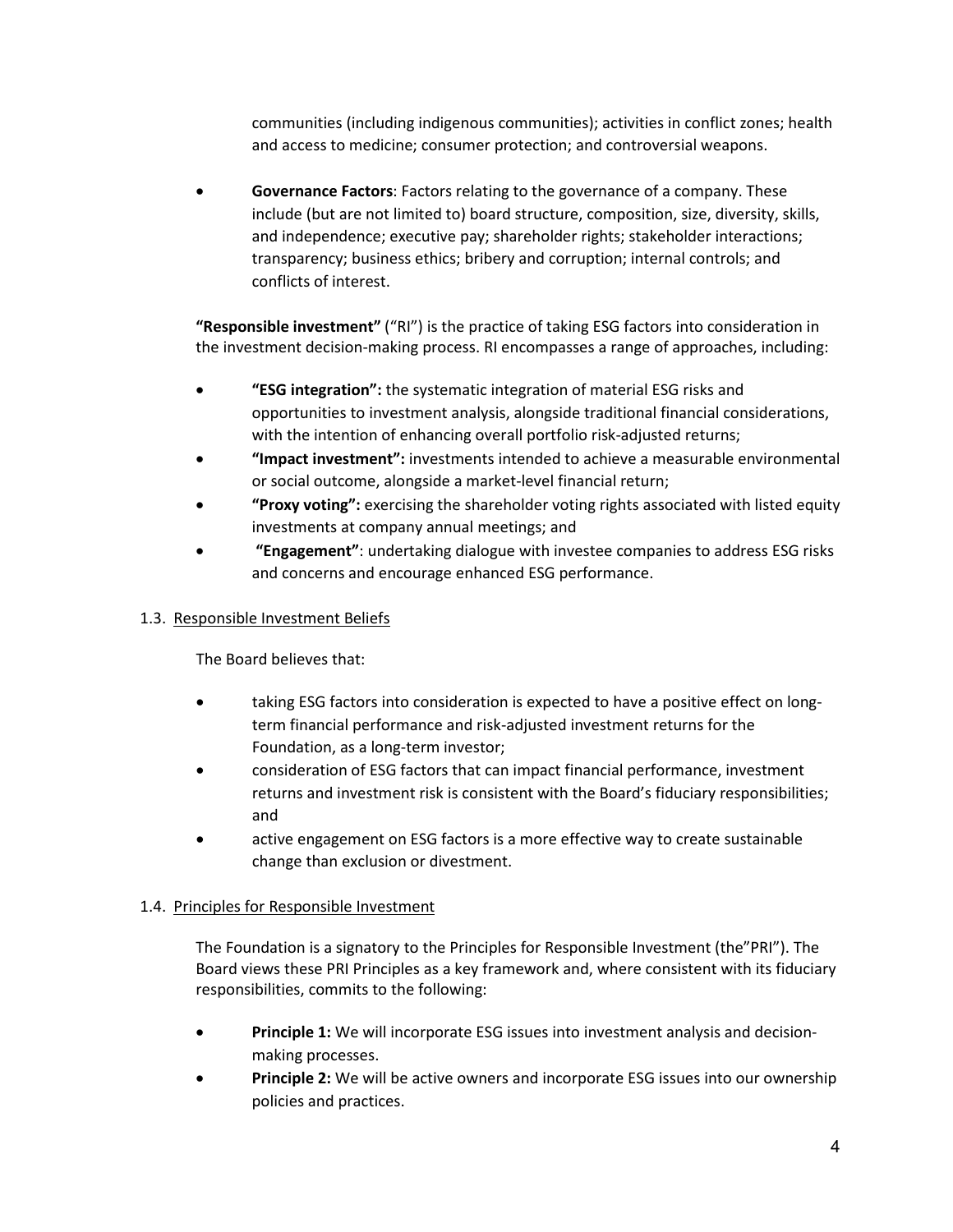- **Principle 3:** We will seek appropriate disclosure on ESG issues by the entities in which we invest.
- **Principle 4:** We will promote acceptance and implementation of the Principles within the investment industry.
- **Principle 5:** We will work together to enhance our effectiveness in implementing the Principles.
- **Principle 6:** We will each report on our activities and progress towards implementing the Principles.

## <span id="page-4-0"></span>1.5. Scope of the RI Policy

The RI Policy applies to all Portfolio assets. Investment managers must invest the assets allocated to them in accordance with this RI Policy.

#### <span id="page-4-1"></span>**2. RESPONSIBLE INVESTMENT APPROACH**

## *PRI Principle 1: We will incorporate ESG issues into investment analysis and decision-making processes.*

#### <span id="page-4-2"></span>2.1 Incorporation of ESG across the Portfolio

The Board will incorporate ESG considerations across the Portfolio by:

- incorporating ESG considerations into the analysis of expected risks and returns of asset classes;
- incorporating ESG considerations in the selection and monitoring of all investment managers;
- encouraging all investment managers to adopt the highest standards of RI practice and disclosure;
- investigating impact investment opportunities delivering market level risk-adjusted returns in all asset classes; and
- measuring the carbon emissions associated with the Portfolio's investments and setting a portfolio carbon emissions reduction target.

## <span id="page-4-3"></span>2.2 Incorporation of ESG to Investment Manager Selection and Monitoring

The Portfolio is managed by external investment managers appointed by the Board. This limits the ability of the Foundation to influence the selection of individual investments and to conduct direct proxy voting and engagement with investee companies. Therefore, the Board prioritizes:

• considering how ESG issues are incorporated into investment decision-making processes when evaluating prospective investment managers and monitoring existing investment managers; and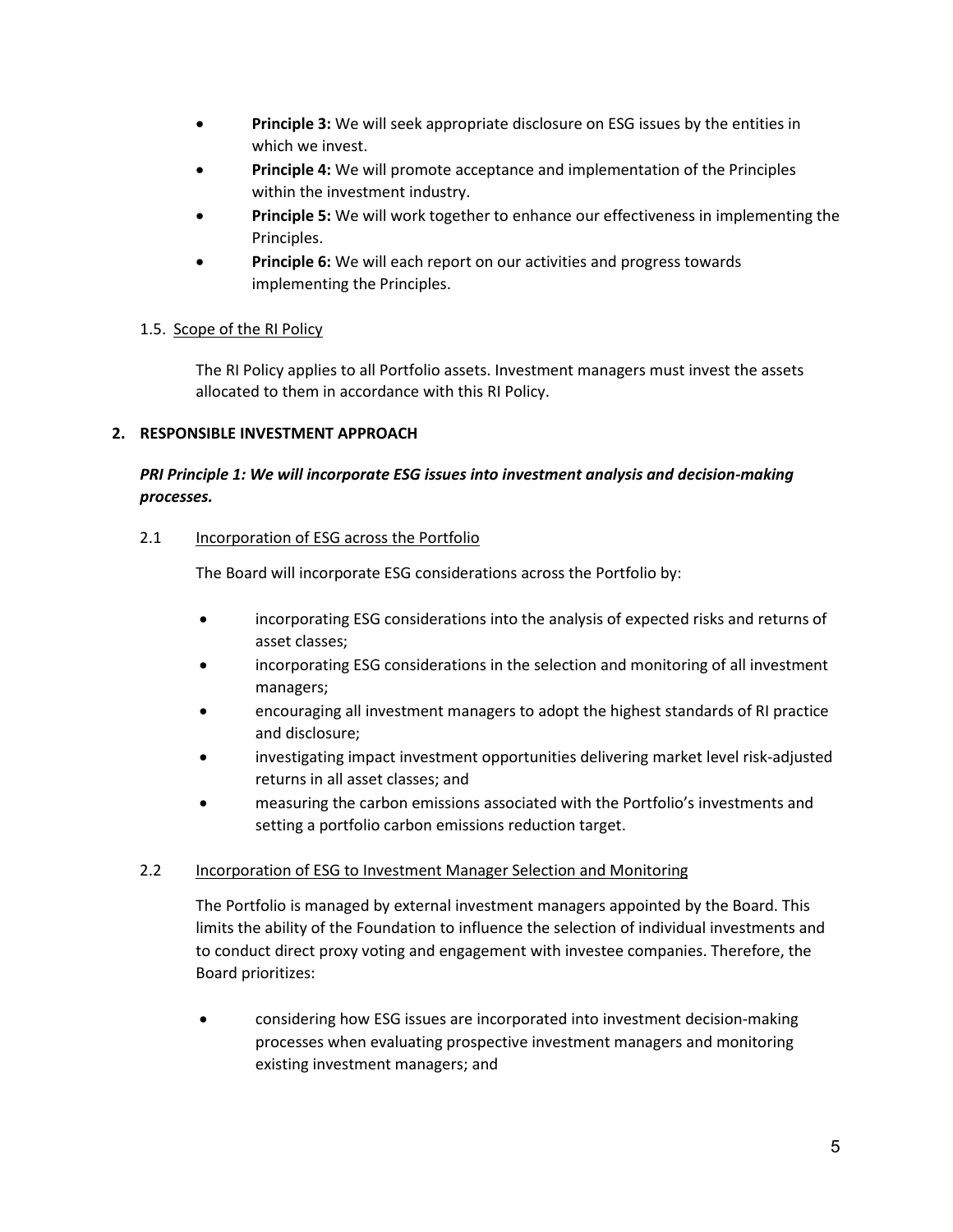• communicating the Foundation's ESG approach and priorities to investment managers, including through this RI Policy.

The Board may appoint investment consultants to assist in developing investment policy, measuring investment performance and enhancing dialogue with investment managers. Investment consultants are expected to assist in the implementation of this RI Policy.

#### <span id="page-5-0"></span>2.3 ESG Integration

Investment managers are required to integrate financially material ESG risks and opportunities to investment analysis, alongside financial factors. To this end, the ESG integration approach is reviewed and evaluated as part of the manager selection and monitoring process.

Investment managers are required to report at a minimum annually to the Foundation on how ESG factors are incorporated to their investment decision-making process.

## *PRI Principle 2: We will be active owners and incorporate ESG issues into our ownership policies and practices.*

#### <span id="page-5-1"></span>2.4 Proxy Voting

The Board has delegated voting rights acquired through listed equity investments to the investment managers. Investment managers are expected to vote all proxies in the best interests of the beneficiaries of the Foundation, and to take ESG factors into account when they vote proxies for companies held in any fund in which the Foundation is invested. To this end, the proxy voting policies and practices of listed equity investment managers are reviewed as part of the manager selection and monitoring process.

## <span id="page-5-2"></span>2.5 Engagement

Given the size of the Foundation's holdings and its investment approach, the Foundation focuses on encouraging ESG engagement by its investment managers. Investment managers are required to monitor portfolio companies on ESG. If this monitoring identifies significant ESG concerns or incidents relating to a portfolio company, investment managers are expected to engage the company.

## *PRI Principle 3: We will seek appropriate disclosure on ESG issues by the entities in which we invest.*

#### <span id="page-5-3"></span>2.6 Proxy Voting

Investment managers are required to disclose their proxy voting policies. The Board encourages investment managers to adopt proxy voting policies incorporating ESG factors, where this is not already the case.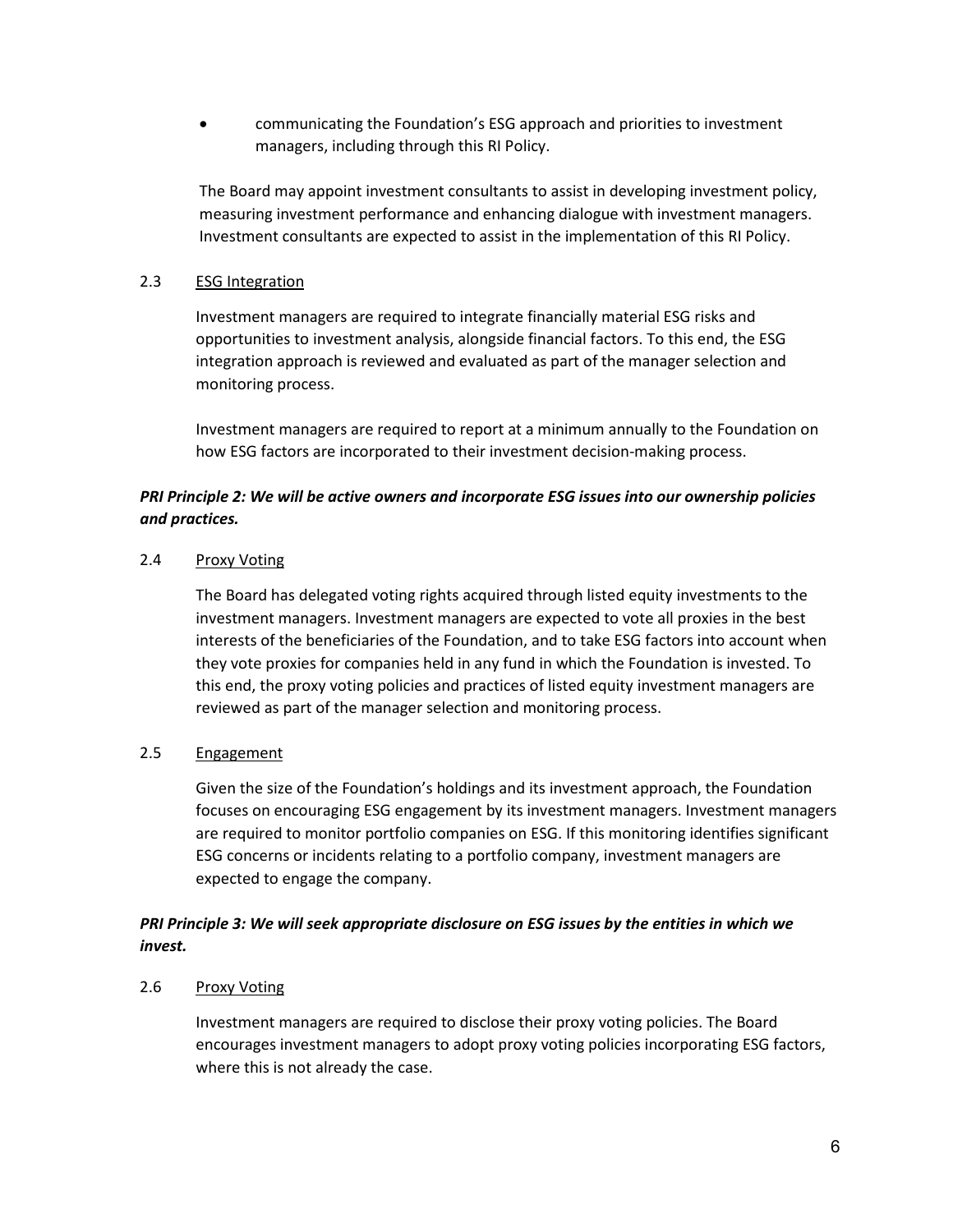Investment managers are required to report quarterly to the Foundation on how proxies were voted on the Foundation's behalf, if proxy voting policies were followed, and any material deviations.

#### <span id="page-6-0"></span>2.7 Engagement

Investment managers are required to report annually to the Foundation on their ESG engagement activities.

## *PRI Principle 4: We will promote acceptance and implementation of the Principles within the investment industry.*

#### <span id="page-6-1"></span>2.8 Investment Manager Participation in PRI

All investment managers are required to become PRI signatories.

#### *PRI Principle 5: We will work together to enhance our effectiveness in implementing the Principles.*

#### <span id="page-6-2"></span>2.9 Collaboration

Where the Board believes participation in ESG engagement with portfolio companies will add value, the Foundation may choose to engage directly, through collaboration with other investors, collaborative engagements organized by service providers, or in its own right. The Board believes that ESG engagement by a group of like-minded investors will often have greater influence than one investor acting alone. The Foundation may also participate in investor coalitions and collaborations to enhance ESG standards and disclosure requirements.

#### <span id="page-6-3"></span>2.10 Climate Change

The critical global issue of climate change presents profound social, economic and environmental challenges. The Foundation recognizes the vital importance to reach net zero GHG's emissions goals as soon as possible, and by mid-century at the latest, inline with global efforts to limit warming to 1.5°C.

Climate-related risk is critical to all sectors of the economy. The value of investments may be impacted over the long-term by direct or indirect exposure to physical risks from severe weather and changing weather patterns, and transition risks relating to greenhouse gas emissions, including policy and legal risk, technology risk, market risk and reputation risk. In this context, the Foundation supports the recommendations of the Task Force on Climaterelated Financial Disclosures (TCFD) for disclosure of climate-related risks and opportunities.

The key climate-related outcomes that the Foundation seeks to achieve through its RI approach are to address climate-related risk to the value of the Portfolio and support the long-term decarbonisation of the economy. The Board believes that these outcomes are best achieved by engaging with industries and companies to influence change in business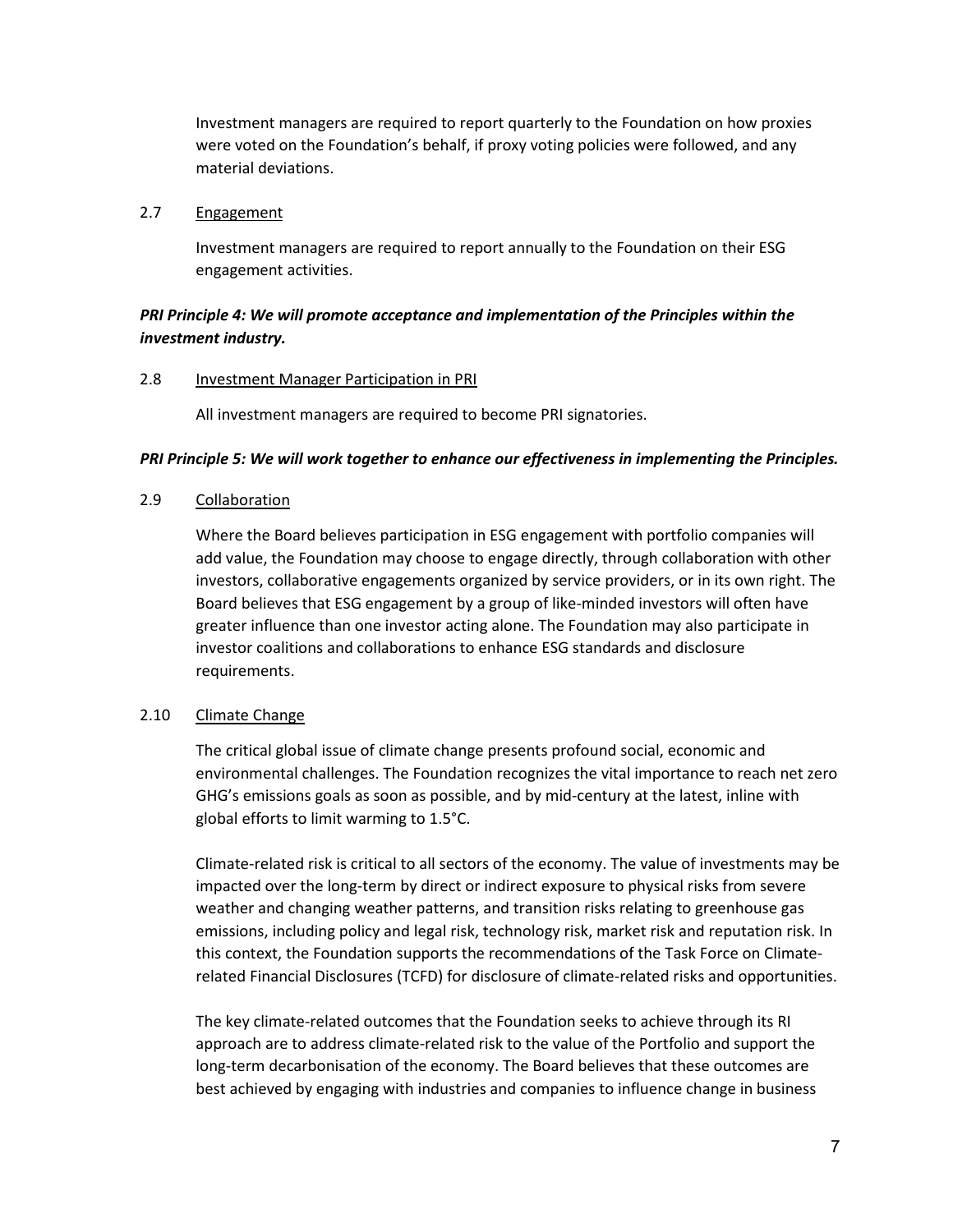practices and future investment. The Foundation's goal is to support companies with strong ESG practices and attractive long-term growth potential that are on the path to net-zero emissions, while avoiding investment in companies or industries that prove unable or unwilling to evolve.

The Foundation will measure the portfolio carbon intensity associated with its investments to the extent that reliable data is available. Based on the results, and consistent with its fiduciary responsibilities, the Foundation will set a 2030 target to reduce the carbon intensity of its investments by 45%. Progress on achieving the carbon intensity reduction target, as well as its impact on investment performance, will be assessed and reported on annually, and the target will be reviewed at least once every five years.

The Foundation recognizes that carbon foot-printing is a rapidly developing field, and that frameworks, standards, methodologies, and data related to climate change and carbon footprinting will continue to evolve. We will work with our investment managers and investment consultants to monitor these methodologies to ensure that we remain aligned with best practices consistent with our fiduciary duties. At the present time, reliable carbon analysis is not yet available for many asset classes. For asset classes that we are not able to carbon footprint at this time, we remain committed to the spirit of this Responsible Investment Policy and will apply qualitative analysis to evaluate these investments.

The Foundation will consider impact investments in all asset classes that align with its prudent investment strategy outlined in the SIOG and responsible investment goals.

The Foundation will give specific attention to climate change in investment manager selection and monitoring, including:

- engaging with investment managers on their climate strategy and portfolio carbon emissions;
- encouraging investment managers to integrate material climate-related risks and opportunities to investment analysis and requesting due diligence from investment managers to show their alignment with a 1.5°C or 2°C climate pathway;
- encouraging investment managers to undertake active engagement with companies to foster emissions reduction performance and disclosure, including through proxy voting and engagement; and
- encouraging investment managers to publicly support the net zero emissions goals and the TCFD recommendations, and to publish TCFD-aligned climate reporting.

<span id="page-7-0"></span>The Foundation will also participate in collaborative engagement opportunities with other investors on climate change.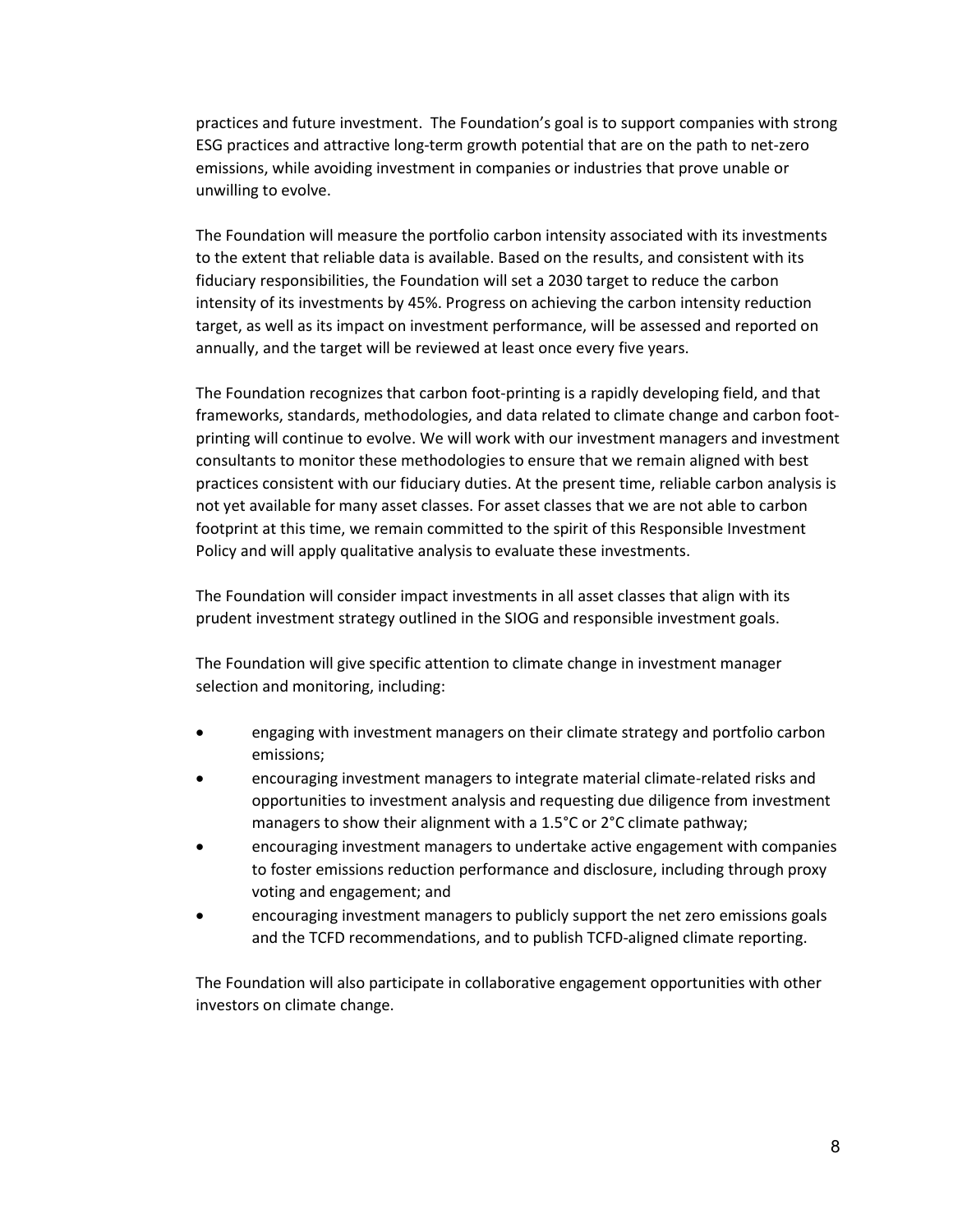## 2.11 Responsibilities of the Board

The Board shall:

- establish, amend and implement the RI Policy;
- review the RI Policy at least annually and make revisions where appropriate;
- consider the RI Policy in evaluating and monitoring investment managers; and
- monitor the implementation of the RI Policy on a quarterly and annual basis.

#### <span id="page-8-0"></span>2.12 Responsibilities of the Foundation Treasurer

The Foundation Treasurer will support the Board and engage with external consultants when necessary in the implementation of the RI Policy by:

- developing and implementing a framework for ESG incorporation in manager selection and monitoring;
- reviewing investment manager RI reporting and disclosures for consistency with the RI Policy; and
- providing quarterly and annual reporting to the Board on the implementation of the RI Policy.

#### <span id="page-8-1"></span>2.13 Criteria for Amending the RI Policy

In considering possible amendments to the RI Policy, including proposals from stakeholders, the Board will follow an evidence-based approach. To be considered by the Board, proposals to amend the RI Policy should meet the following criteria:

- the outcome that the proposal seeks to achieve should be clearly defined;
- the outcome should be one that can be addressed effectively through RI approaches that are relevant for the Portfolio;
- evidence should be provided demonstrating that the proposal is an effective and efficient way to achieve the outcome;
- the proposal must be realistic, taking into account the resources required to implement it, the scale of the Portfolio's holdings, and the use of external investment managers;
- absence of a more effective approach; and
- the proposal must be consistent with the Board's fiduciary responsibilities.

## *PRI Principle 6: We will each report on our activities and progress towards implementing the Principles.*

#### <span id="page-8-2"></span>2.14 Transparency

The Board is committed to transparency on RI activities. The Foundation will provide the following disclosures: